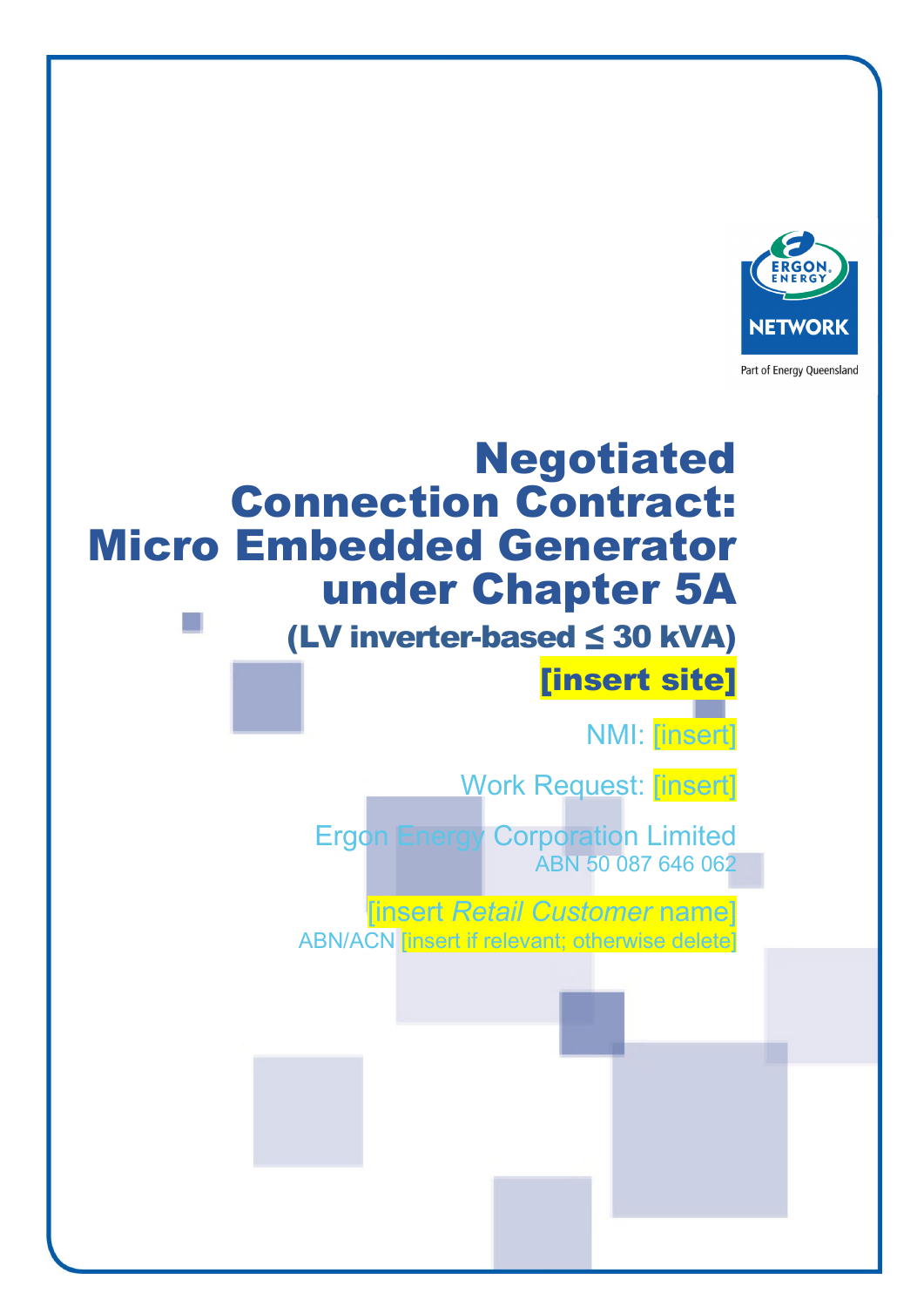

# **CONTENTS**

| А.             |  |
|----------------|--|
| A.1.           |  |
| A.2.           |  |
| A.3.           |  |
| A.4.           |  |
| A.5.           |  |
| A.6.           |  |
| A.7.           |  |
| A.8.           |  |
| A.9.           |  |
|                |  |
| В.             |  |
| $\mathbf{C}$ . |  |
| C.1.           |  |
| C.2.           |  |
| C.3.           |  |
| C.4.           |  |
| C.5.           |  |
| D.             |  |
| D.1.           |  |
| D.2.           |  |
| D.3.           |  |
| D.4.           |  |
| D.5.           |  |
| D.6.           |  |
| D.7.           |  |
| D.8.           |  |
| D.9.           |  |
| D.10.          |  |
| D.11.          |  |
| D.12.          |  |
| D.13.          |  |
| D.14.          |  |
| D.15.          |  |
| D.16.          |  |
| D.17.          |  |
| D.18.          |  |
| D.19.          |  |
| D.20.          |  |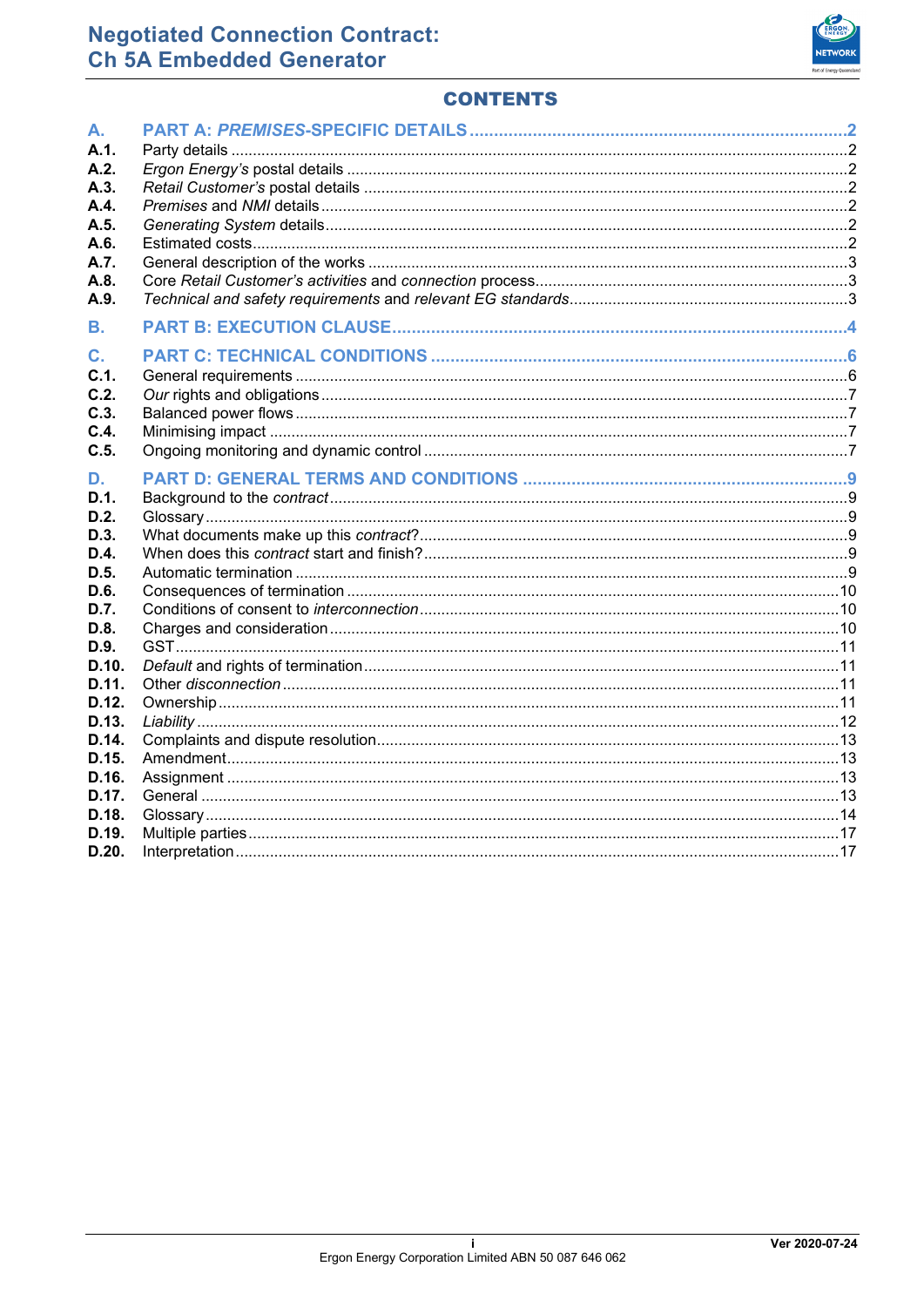

# <span id="page-2-1"></span>A. PART A: PREMISES-SPECIFIC DETAILS

## <span id="page-2-3"></span>**A.1. Party details**

| Contract between: | Ergon Energy Corporation Limited ABN 50 087 646 062 ( <i>Ergon Energy</i> ) of 420 Flinders Street, Townsville QLD 4810 (also referred to as we, our or<br>$\mathsf{u}$ s). |
|-------------------|-----------------------------------------------------------------------------------------------------------------------------------------------------------------------------|
|                   | [insert Retail Customer name] [ABN/ACN] [insert customer ABN/ACN]<br>(Retail Customer) (also referred to as you or your).                                                   |

# **A.2.** *Ergon Energy's* **postal details**

| Ergon Energy's      | GPO Box 1461                                                                              |  |
|---------------------|-------------------------------------------------------------------------------------------|--|
| Address for notices | Brisbane QLD 4001                                                                         |  |
|                     | Attention:<br>Network Agreements Manager<br>majorcustomers@energyq.com.au<br>1300 168 914 |  |

# **A.3.** *Retail Customer's* **postal details**

|  | Retail Customer's   Tinsert postal address line 1]          |
|--|-------------------------------------------------------------|
|  | Address for <i>notices</i>   [insert postal address line 2] |

# <span id="page-2-4"></span>**A.4.** *Premises* **and** *NMI* **details**

| Premises         | <u>linsert</u>                         |
|------------------|----------------------------------------|
| <b>NMI</b>       | [insert/TBA]                           |
| Connection Point | [insert description of asset boundary] |

## <span id="page-2-0"></span>**A.5.** *Generating System* **details**

| Generating system | <b>[insert the following information:</b>                                                                                                                                                                                                                                      |  |
|-------------------|--------------------------------------------------------------------------------------------------------------------------------------------------------------------------------------------------------------------------------------------------------------------------------|--|
|                   | If inverters are present – number, type and capacity (in $kVA$ ) of<br>inverter(s) and phase capability of inverters;                                                                                                                                                          |  |
|                   | [Drafting note: This must include all <i>generating units</i> and <i>generating systems</i> that<br>are on the Retail Customer's side of the connection point, including all battery<br>details (not just the new ones in the connection application).]                        |  |
| Phases on site    | [insert]                                                                                                                                                                                                                                                                       |  |
| Maximum import    | This is provided for in the ongoing connection contract.                                                                                                                                                                                                                       |  |
| Maximum export    | Up to <b>[insert]</b> kW may be exported into our distribution system at the<br>connection point, provided this is done in accordance with the relevant EG<br>standards.                                                                                                       |  |
|                   | Note: no export is permitted unless the metering equipment complies with<br>the energy laws.                                                                                                                                                                                   |  |
|                   | If the above amount is nil, the only export permitted is that which is<br>necessarily required for the Generating System to interconnect with our<br>distribution system and operate in parallel with our distribution system in<br>accordance with the relevant EG standards. |  |

# <span id="page-2-2"></span>**A.6. Estimated costs**

| Estimated works | Fees for connection services | \$Nil |
|-----------------|------------------------------|-------|
| charges         | Total                        | \$Nil |
|                 | <b>GST</b>                   | \$Nil |
|                 | Total price payable          | \$Nil |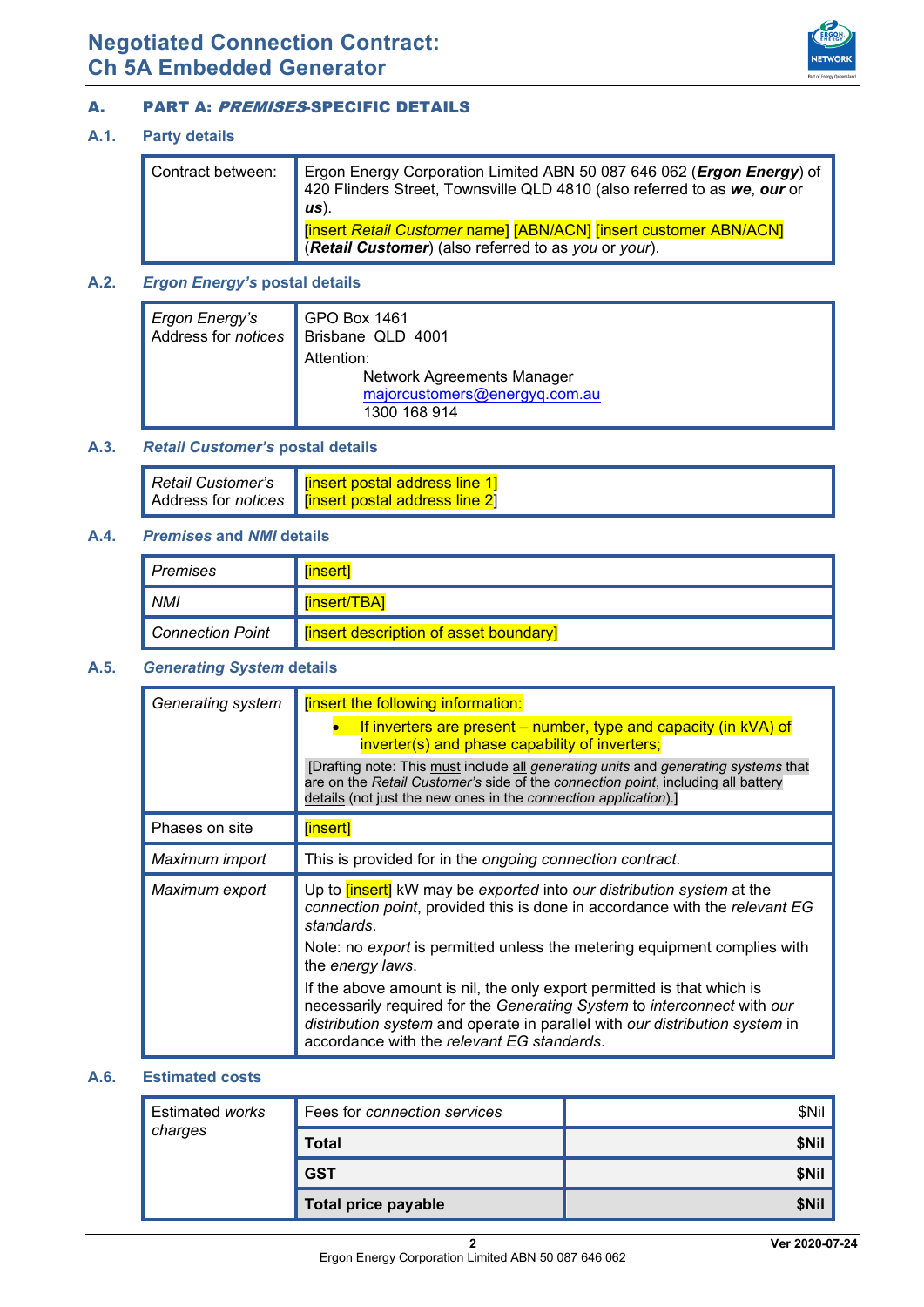

# **A.7. General description of the works**

*Our* consent to the *interconnection* of the *generating system* as provided for in clause [D.7,](#page-10-0) provided that *you* comply with this *contract* (including, without limitation, the *technical and safety requirements*).

# <span id="page-3-1"></span>**A.8. Core** *Retail Customer's activities* **and** *connection* **process**

- (a) As between the parties, *you* are responsible for:
	- (i) arranging for an *accredited installer* to install those parts of the *Generating System* the subject of the *connection application*;
	- (ii) ensuring that the *Generating System* complies with this *contract*, including, without limitation, the *technical and safety requirements*; and
	- (iii) contacting *your electricity retailer* to ensure that they:
		- (A) consent to the installation; and
		- (B) arrange for any necessary changes to metering equipment.
- (b) After the *Generating System* is installed, *you* must:
	- (i) ensure that the *Generating System* is tested and commissioned in accordance with the *relevant EG Standards*;
	- (ii) if the meter at *your premises* is an electromechanical meter, ensure that the *Generating System* is switched off at the AC supply isolating switches until *your electricity retailer*  has confirmed that the metering equipment at the *premises* has been modified or reconfigured to comply with the *energy laws*.
- (c) Within 90 *business days* of the date this *connection offer* is fully executed (as provided for in that offer), *you* must submit a completed *electrical work request* to *us* through *our SI Portal*.

#### <span id="page-3-2"></span><span id="page-3-0"></span>**A.9.** *Technical and safety requirements* **and** *relevant EG standards*

All *relevant EG standards* are available on *our* website [\(www.ergon.com.au\)](http://www.ergon.com.au/).

| Technical and<br>safety requirements | The obligations set out in:<br>(a)<br>the energy standards;<br>(b)<br>the energy laws and the safety laws;<br>(c)<br>the relevant EG standards;<br>(d)<br>any relevant construction manuals available on <i>our</i> website<br>(www.ergon.com.au); and                          |  |
|--------------------------------------|---------------------------------------------------------------------------------------------------------------------------------------------------------------------------------------------------------------------------------------------------------------------------------|--|
|                                      | Part C of this contract;<br>(e)                                                                                                                                                                                                                                                 |  |
| <b>Relevant EG</b><br>standards      | Standard for Small IES Connections (STNW 1170)<br>Used when the aggregate capacity of all <i>generating units</i> that are<br>connected to our distribution system at the connection point is less than<br>30 kVA and the voltage of the connection point is no more than 1 kV. |  |
|                                      | [Drafting note: Delete if not an <i>isolated distribution system</i> .]<br>Ergon Energy Interface Requirements for Active PV Control in Isolated<br>Systems (STNW[insert])<br>Used when the connection is to an isolated distribution system.                                   |  |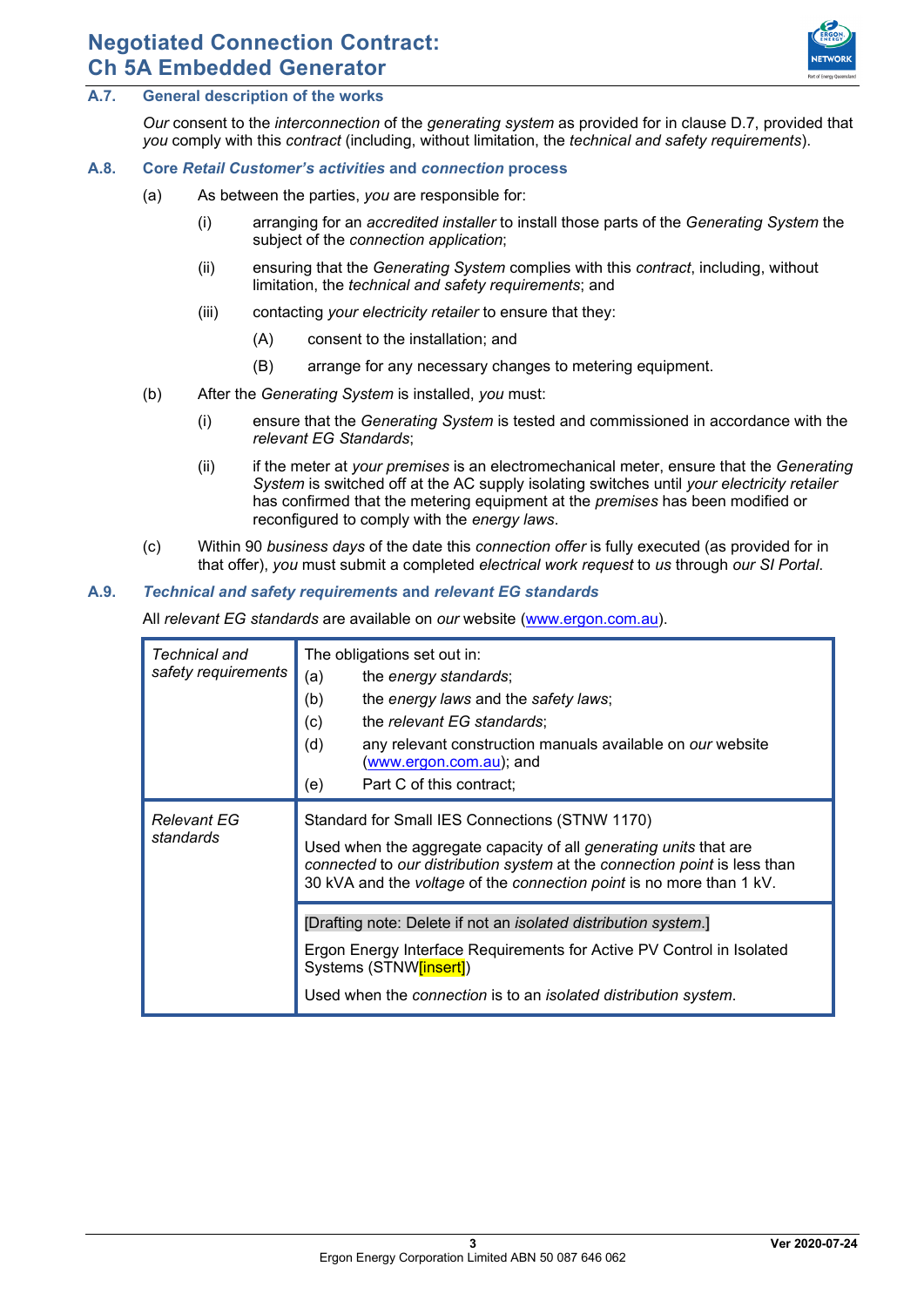

# <span id="page-4-0"></span>B. PART B: EXECUTION CLAUSE

Signed for and on behalf of *Ergon Energy* by its authorised *representative* in the presence of:

| Signature                     | Signature of witness           |
|-------------------------------|--------------------------------|
|                               |                                |
|                               |                                |
| Name and title (please print) | Name of witness (please print) |
|                               |                                |
|                               |                                |
| Date                          | Date                           |
|                               |                                |

The *Retail Customer* hereby accepts the terms and conditions of this *connection offer* dated [insert].

Where signed by someone other than the *Retail Customer*, that person warrants that the *Retail Customer* is aware of the terms of the *connection offer* and has appropriately authorised that person to accept this *connection offer* on its behalf. That person must also ensure that the *Retail Customer* is fully informed of the details of this *connection offer* and the *contract*.

Execution clause for individuals:

Signed either by the *Retail Customer* or for and on behalf of the *Retail Customer* by its authorised *representative* in the presence of:

| Signature           | Signature of witness           |
|---------------------|--------------------------------|
| Name (please print) | Name of witness (please print) |
| Date                | Date                           |
|                     |                                |
| Signature           | Signature of witness           |
| Name (please print) | Name of witness (please print) |
| Date                | Date                           |
|                     |                                |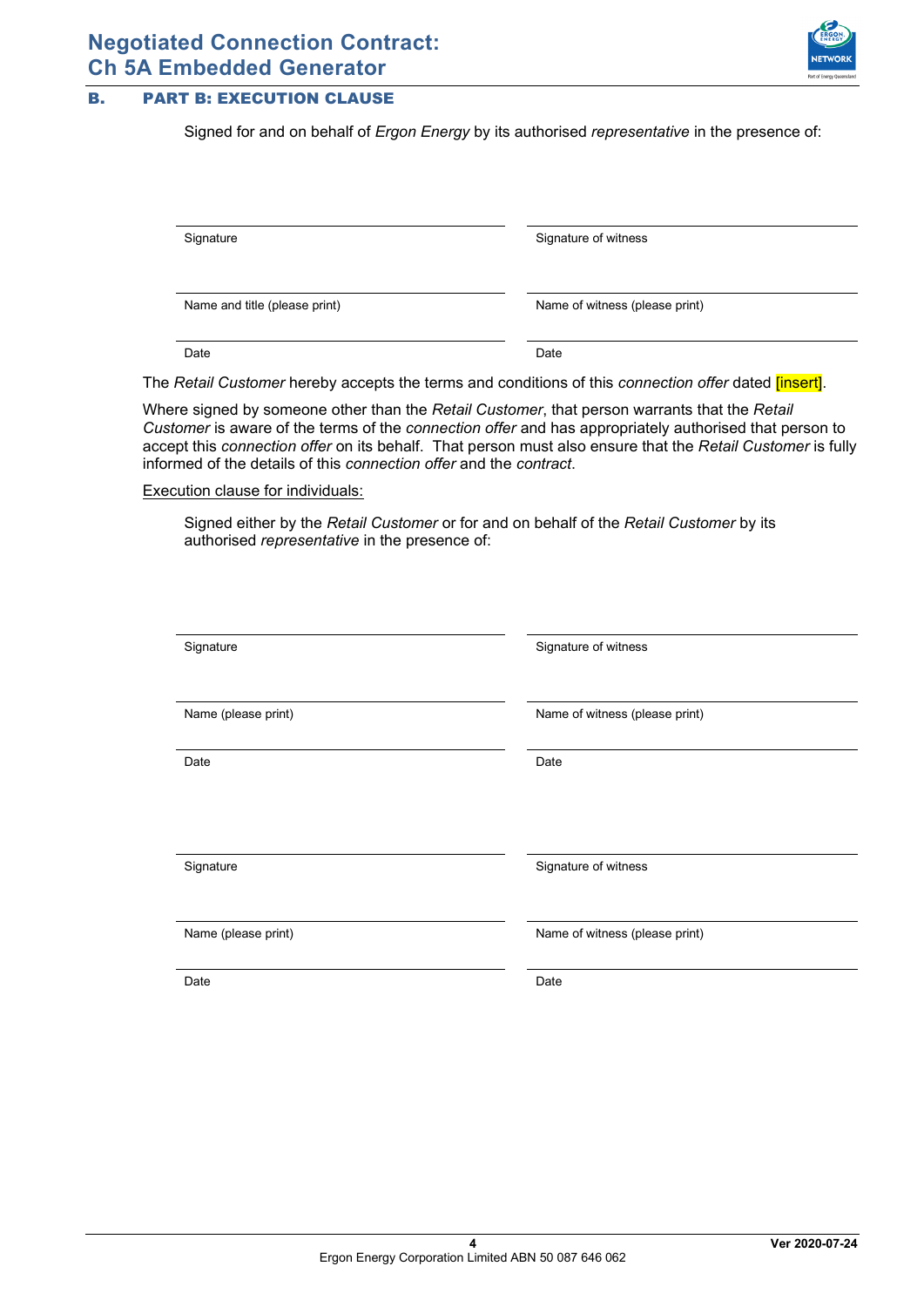

# Execution clause for companies:

Company name:

Signature of director OR authorised representative Signature of director/secretary OR witness

Name (please print) Name of director/secretary OR witness(please print)

Date **Date Date Date Date Date Date**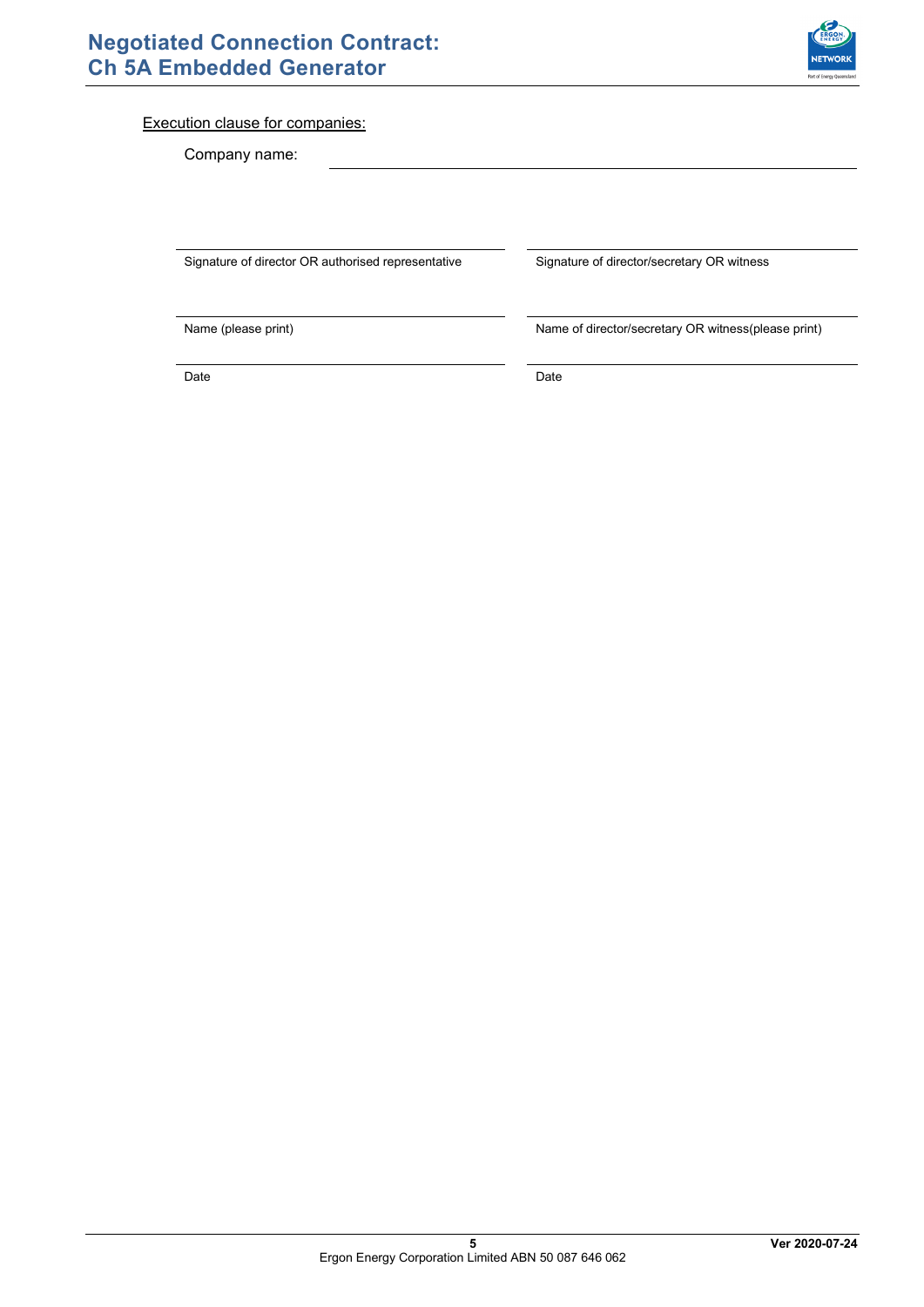

# <span id="page-6-0"></span>C. PART C: TECHNICAL CONDITIONS

# **C.1. General requirements**

*You* must ensure that:

- (a) **(compliant installation and operation)** the *Generating System* and associated equipment (including, without limitation, earthing grid and earthing connections) is designed, constructed, operated and maintained in accordance with this *contract* (including compliance with the *technical and safety requirements*), *good electricity industry practice*, all relevant laws and relevant *approvals*, including, without limitation:
	- (i) any obligation to be automatically *disconnected* from *our distribution system* by *your* protection and control facilities); and
	- (ii) to ensure that the *Generating System* operates satisfactorily for the full range of variation of system parameters and characteristics and at the distortions and disturbances which *our distribution system* is permitted to operate at under the *NER*;
- (b) **(limited export)** electricity is not, under normal operating conditions, exported at the *connection point* into *our distribution system* in excess of the *maximum export* level;
- (c) **(***disconnection* **instructions)** the presence of the *Generating System* is clearly indicated on the main switchboard and that suitable *disconnection* instructions are located either on the main switchboard or the *Generating System* itself;
- (d) **(no changes without consent)** no changes to the *Generating System* or how it operates are made without *our* prior written consent (which consent may be on conditions, and may require compliance with updated *technical and safety requirements*);
- (e) **(no other** *generating units***)** no additional *generating units* (other than those that are part of the *Generating System*) are *interconnected* with *our distribution system* at the *connection point*, as this requires a new *connection application*;
- (f) (**no other attachment or interference)** other than as approved under this *contract*, nothing else is attached to, and there is no other interference with, *our* equipment;
- (g) **(third party arrangements)** if the *Generating System* is owned or operated by a third party, *you* enter into appropriate back-to-back arrangements with that third party to ensure that:
	- (i) *we* can exercise *our* rights under this *contract* in respect of the *Generating System*; and
	- (ii) the third party complies with any obligations under this *contract* in respect of the *Generating System*;
- (h) **(provision of information)** *we* are given accurate, complete and comprehensive information about the *Generating System* (including the results of any inspections or copies of any *approvals*) if requested, and none of the information provided misleads or deceives *us*;
- (i) **(compliance with** *our* **requirements)** *you* use all reasonable endeavours to promptly comply with any request by *us* to take the *Generating System* offline to carry out planned outages, repairs, maintenance or the like, or any other reasonable direction designed to secure the safe and stable parallel operation of the *Generating System* and *our distribution system*;
- (j) **(accommodate** *our* **equipment)** *you* accommodate on *your premises*, and protect from harm, all equipment *we* install;
- (k) **(compliance with laws)** *you* comply with *good electricity industry practice*, all relevant laws (including *energy laws*, *safety laws*, and those laws relating to planning, cultural heritage, nature conservation and the environment), *approvals* and this *contract*;
- (l) **(regular inspection and maintenance)** the *Generating System* is inspected and maintained in accordance with the manufacturer's recommendations (or, if there are no such recommendations, *good electricity industry practice*) by an appropriately qualified person;
- (m) **(electrical work)** any person undertaking "electrical work" (as defined in the *Electrical Safety Act 2002* (Qld)) is appropriately licensed under that Act); and
- (n) **(advice to prospective owners)** *you* advise any prospective subsequent owner of the *Generating System* about this *contract* and the requirement under clause [D.16](#page-13-0) for that entity to assume the obligations of this *contract*.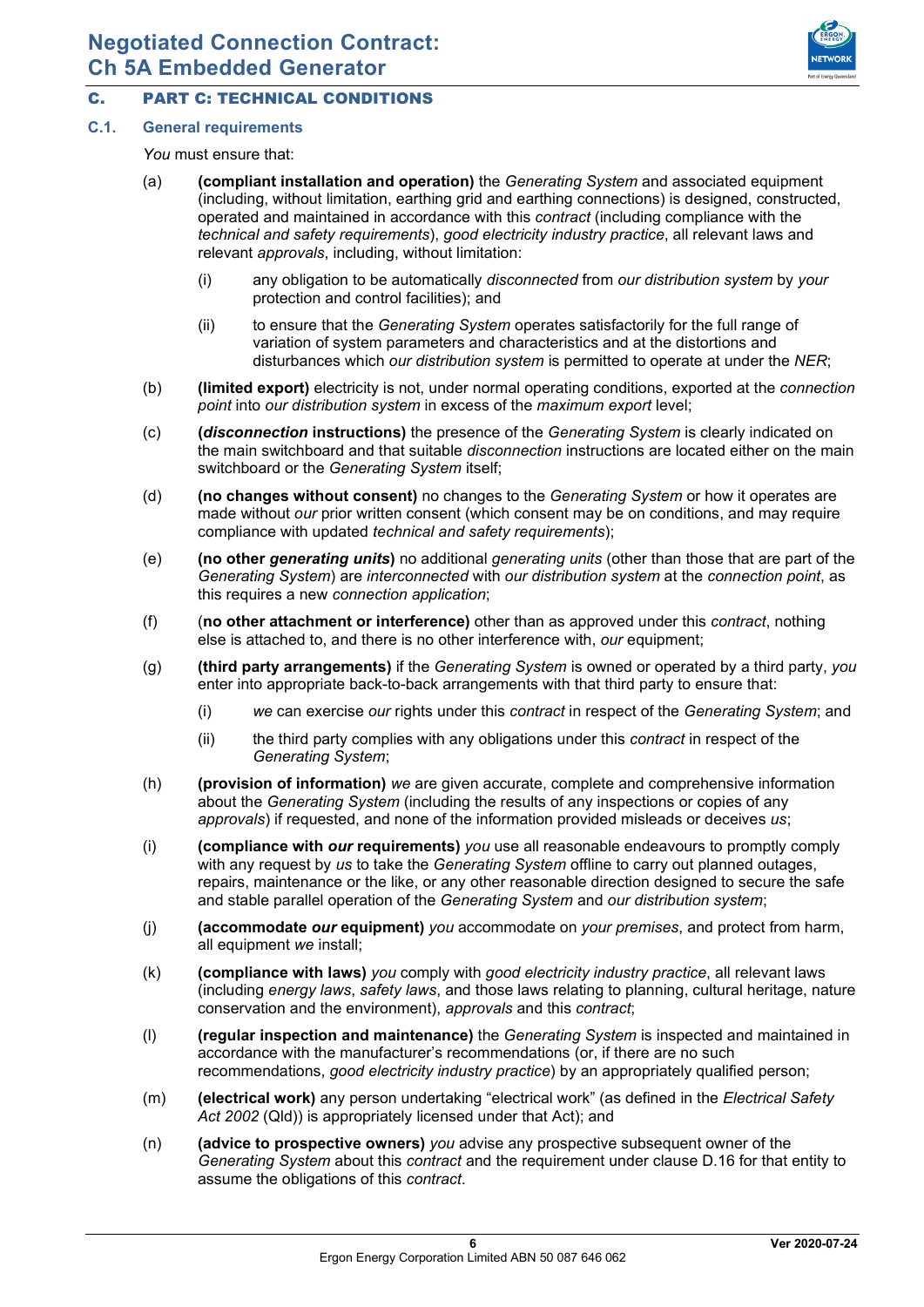

# <span id="page-7-0"></span>**C.2.** *Our* **rights and obligations**

- (a) *We* may, in *our* absolute discretion, specify additional requirements for the *Generating System*.
- (b) *You* consent to *us* having sufficient access to the *premises* and the *Generating System* so that *we* can:
	- (i) carry out *our* obligations under this *contract*; and
	- (ii) from time to time, inspect and test the *Generating System* to satisfy *ourselves* that there is compliance with this *contract*. This will be at *our* cost, unless a non-compliance is identified, in which case *you* are responsible for paying those costs,

and *you* must ensure that this access is safe, unhindered and unobstructed.

- <span id="page-7-1"></span>(c) Except in an emergency, or as otherwise permitted under the laws, *we* must give *you* reasonable notice before exercising *our* rights under clause [C.2\(b\).](#page-7-0)
- (d) Provided that *we* reasonably request this, *you* must give *us* any reasonable assistance in relation to clauses [C.2\(b\)](#page-7-0) and [C.2\(c\)](#page-7-1) that *we* require.
- (e) Nothing in this *contract* limits *our* rights under any laws, including, without limitation, to take action (including automatic action through protection systems), such as in an emergency, for a *distributor planned interruption*, to protect *our distribution system*, or where a customer causes unreasonable interference with *our distribution system* or the supply of electricity to *our* other customers (which may occur, for example, where there are certain breaches of this *contract*).
- (f) *We* may reasonably require *you* to undertake a program of tests to ensure that the *Generating System* complies with the *technical and safety requirements*, and provide *us* with the results of the tests.
- (g) If any such tests demonstrate:
	- (i) that anything on *your* side of the *connection point* has caused or contributed to a failure to comply with any *technical and safety requirements*, *you* must take remedial action to rectify the failure; and
	- (ii) otherwise, then *we* must reimburse *you* for the reasonable expenses incurred by *you* as a direct result of conducting the tests.
- (h) *We* must give *you* any information *you* reasonably ask us in writing for about *your connection* that is in *our* possession or control, as soon as reasonably practical following that request, in accordance with relevant privacy and right to information laws. This may incur a fee.

## **C.3. Balanced power flows**

*You* must ensure that the installation and operation of the *Generating System* results in balanced power flows across all phases of the *connection point*.

## **C.4. Minimising impact**

*You* must ensure that the operation of any electrical equipment that is (directly or indirectly) *connected* to *our distribution system* at the *connection point* (including the *generating units* and any shunt capacitors) does not:

- (a) contribute *voltage* fluctuations at the *connection point* that adversely affect the fluctuation of power-frequency *voltage* on the *distribution system*;
- (b) contribute harmonic *voltage* distortion that adversely affect the harmonic *voltage* distortion on the *distribution system*; or
- (c) adversely affect *our* ability to comply with the *energy laws*.

## <span id="page-7-2"></span>**C.5. Ongoing monitoring and dynamic control**

- (a) This clause [C.5](#page-7-2) only applies if the *connection* is to an *isolated distribution system*.
- (b) *Our isolated distribution systems* are less stable than the *national grid*, and *we* may need to take certain actions to ensure that they operate stably.
- (c) If *we* so request, *you* must give *us* access to the *Generating System* so *we* can, at *our* cost, install equipment at the *premises* to monitor and/or control the amount of electricity that the *Generating System* generates.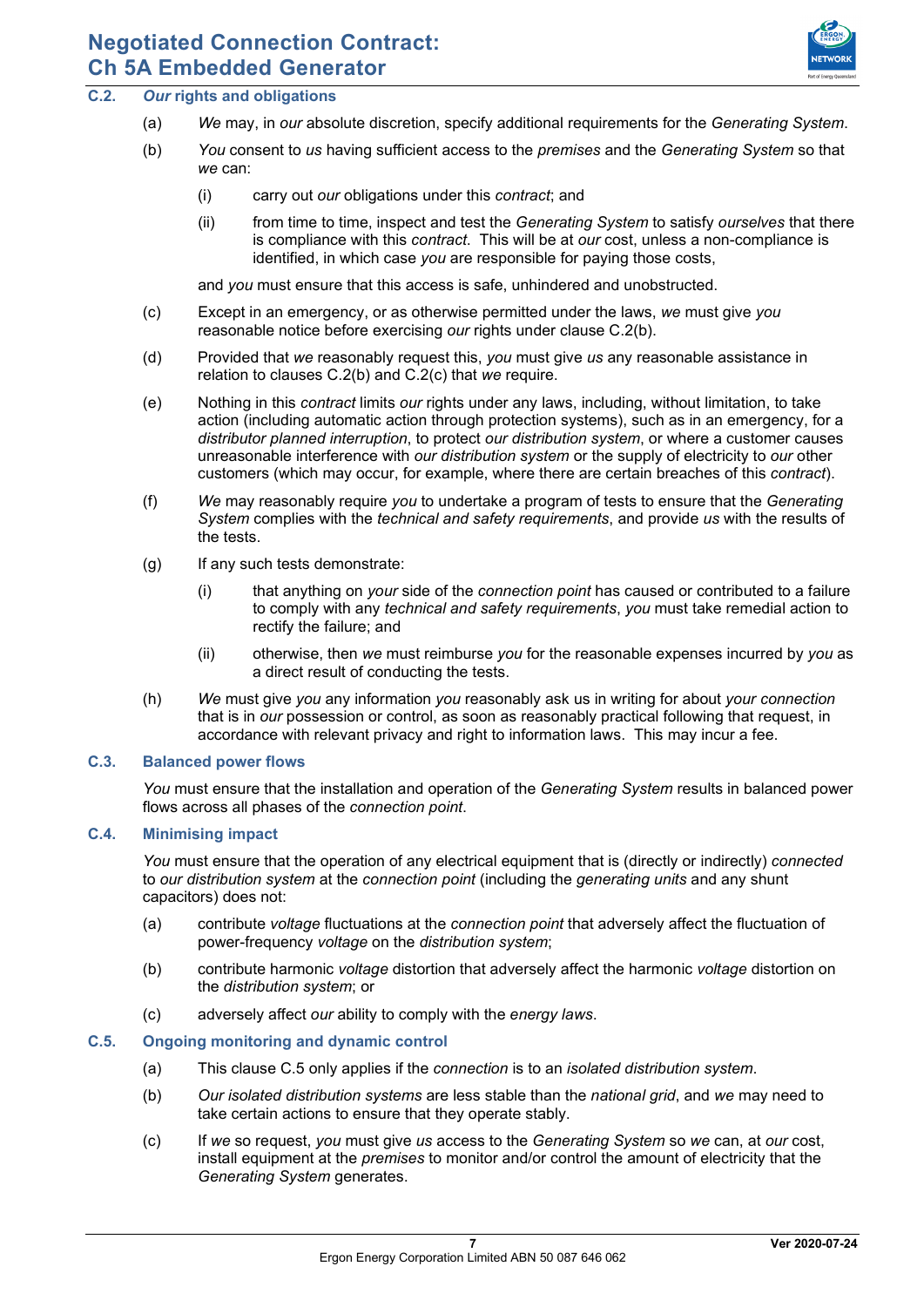

- (d) If *we* install any such equipment, *you* consent to *us* restricting the amount of electricity generated from time to time, provided that:
	- (i) *we* don't restrict the amount of generation by more than 10% of the amount that would otherwise have been generated; and
	- (ii) *we* act reasonably in deciding whether to restrict the amount of generation and the level of restriction.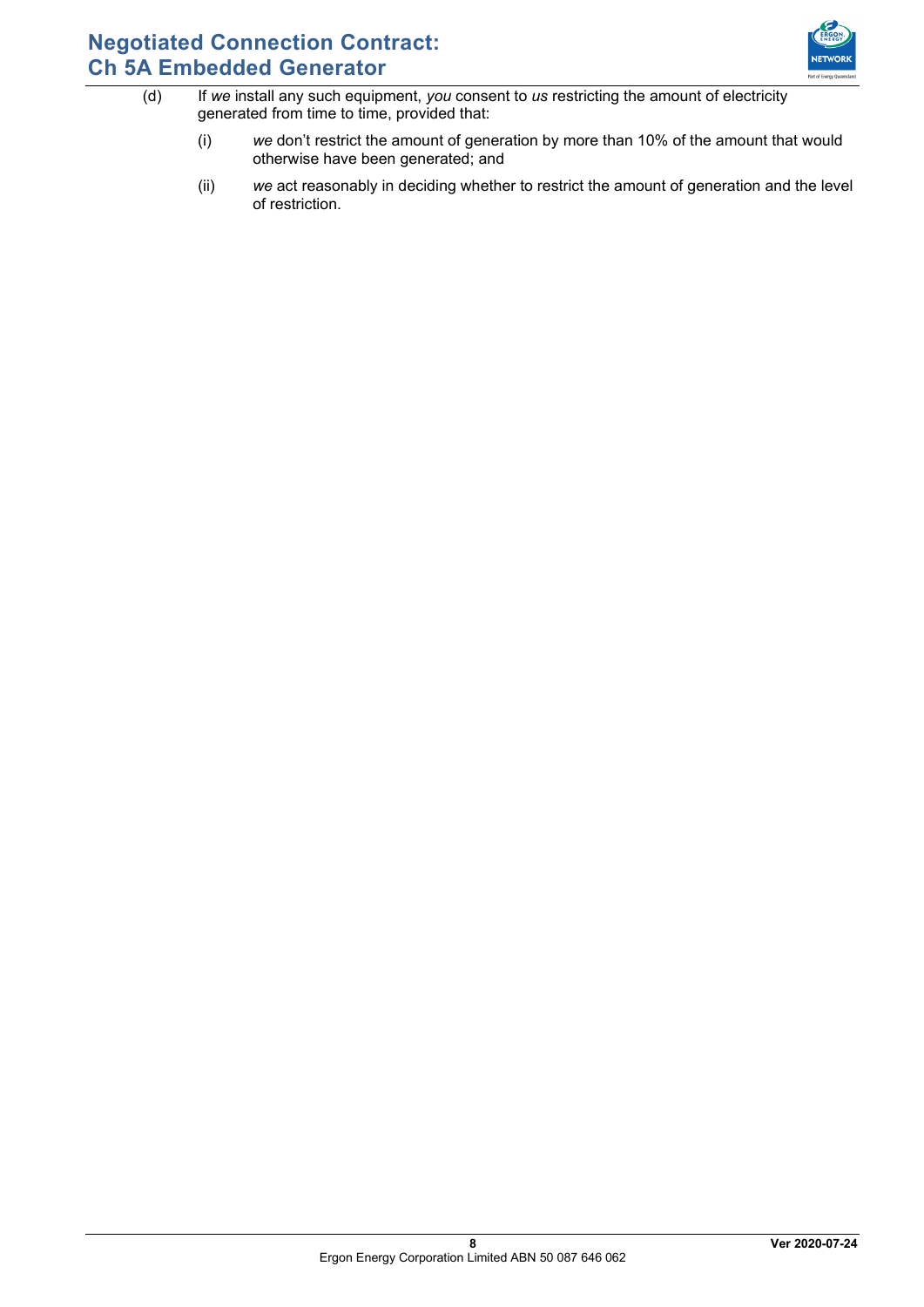# <span id="page-9-0"></span>D. PART D: GENERAL TERMS AND CONDITIONS

# **D.1. Background to the** *contract*

- (a) *You* want to *interconnect* the *Generating System* set out in clause [A.5](#page-2-0) (directly or indirectly) with *our distribution system* at the *connection point*, so that it can:
	- (i) operate in parallel with *our distribution system*; and
	- (ii) *export* electricity into *our distribution system* at the *connection point*, but only up to the *maximum export* level.
- (b) This *contract* sets out the terms of *our* consent to the above.

# **D.2. Glossary**

Definitions used in this *contract* are set out in clause [D.18.](#page-14-0)

- <span id="page-9-1"></span>**D.3. What documents make up this** *contract***?**
	- (a) This *contract* comprises Parts [A](#page-2-1) (*Premises-specific details*), [B](#page-4-0) (Execution clause), [C \(](#page-6-0)Technical conditions) and [D](#page-9-0) (General terms and conditions).
	- (b) This *contract* covers the initial *interconnection* of the *Generating System*, as well as ongoing provisions in respect of the operation of the *Generating System*. As such, it supplements, but (except in relation to the *interconnection*) does not modify, *your ongoing connection contract* with *us* for the *premises*.
	- (c) For any inconsistency between this *contract* and the *ongoing connection contract* that relates to the *interconnection* of a *generating system*, this *contract* prevails.
	- (d) Subject to clause [D.3\(c\),](#page-9-1) *you* must comply with *your ongoing connection contract*.
	- (e) Nothing in this *contract* affects the operation of, or any rights, entitlements and obligations under, any law or *approval* in connection with the *Generating System*.
	- (f) This *contract* does not apply to:
		- (i) the sale of electricity to *your premises*, which is covered by a negotiated or deemed contract between *you* and *your electricity retailer*; or
		- (ii) the sale of any electricity generated by *the Generating System*.

# **D.4. When does this** *contract* **start and finish?**

This *contract* starts when the *connection offer* is fully executed (as provided for in that offer), and continues until the earliest of:

- (a) any date agreed by both parties;
- (b) the date of termination (including for automatic termination);
- (c) the date *you* advise that the whole of the *Generating System* is no longer *connected* to *our distribution system*; and
- (d) the date *you* stop being the relevant *customer* at the *premises* (if *you* have not novated this *contract* to the new *customer*).

# **D.5. Automatic termination**

This *contract* will terminate immediately if:

- (a) *your premises* is not *connected* to *our distribution system*;
- (b) *we* do not receive an *electrical work request* by the date set out in clause [A.8\(c\);](#page-3-0) or
- (c) *we* become aware that:
	- (i) the *generating system(s) connected* on *your* side of the *connection point* do not match the details set out in clause [A.5,](#page-2-0) or that the requested *connection* services are not of a kind contemplated by this *contract*; or
	- (ii) the information in *your connection application* was materially incomplete, false or misleading;
- (d) *we* enter into a replacement *contract* with *you* to cover the *connection* services; or
- (e) if clause [D.10\(d\)](#page-11-0) applies.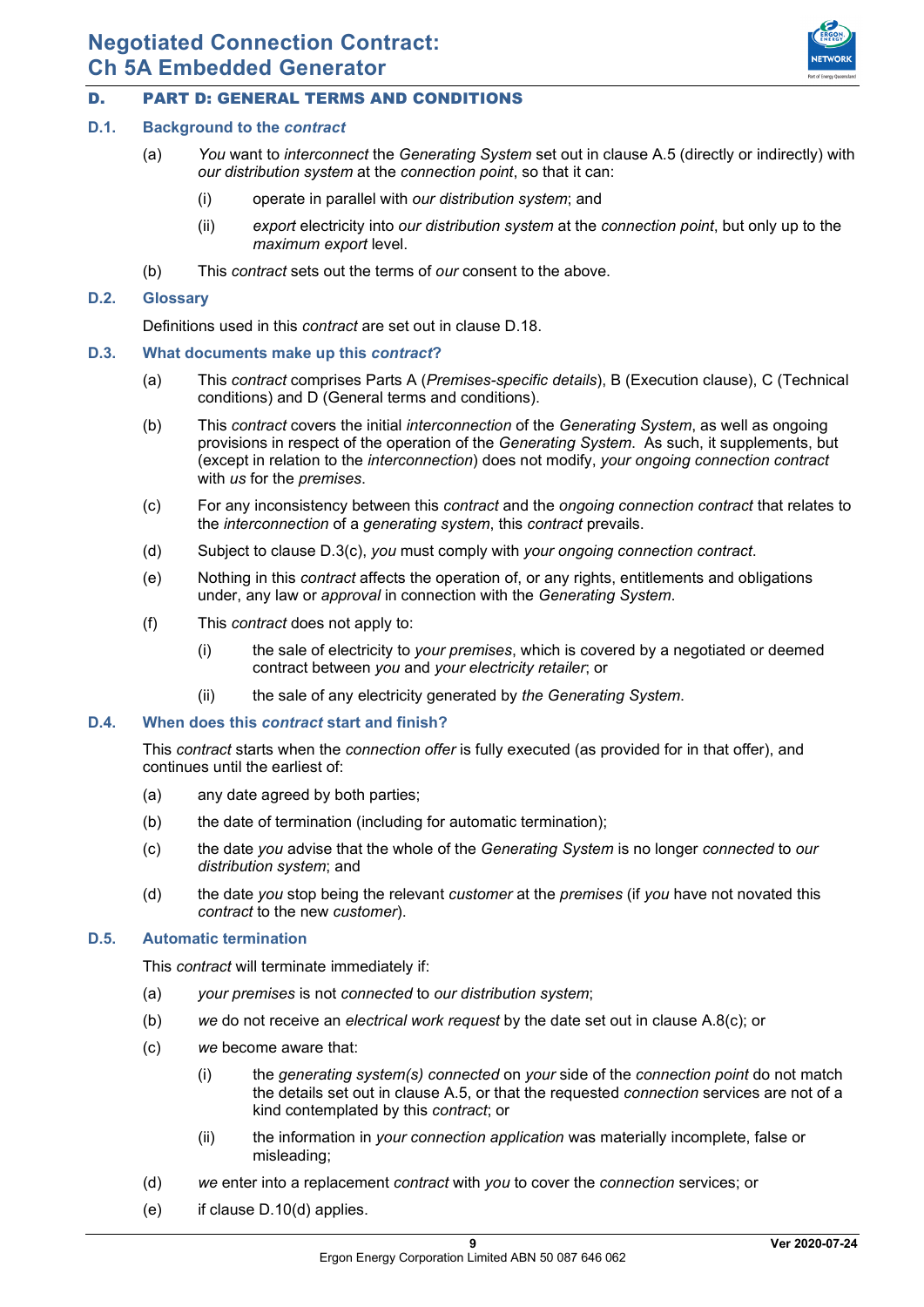

# <span id="page-10-1"></span>**D.6. Consequences of termination**

If this *contract* is terminated:

- (a) *we* may *disconnect*, dismantle, decommission and remove any of *our* assets that are only relevant to the *connection service*; and
- (b) *you* must immediately and permanently reconfigure the *generating systems* on *your* side of the *connection point* so that they cannot *interconnect* with *our distribution system*, and must not allow these to be *reconnected* without *our* prior written consent (which will take the form of a new agreement),

and *you* acknowledge that *we* cannot (due to changing conditions on *our distribution system*) guarantee that the capacity set out in clause [A.5](#page-2-0) will necessarily be approved in respect of any subsequent *connection application*.

#### <span id="page-10-0"></span>**D.7. Conditions of consent to** *interconnection*

- (a) *We* consent to the *Generating System* being installed and *interconnected* with *our distribution system* at the *connection point* so that its *generating units* are *embedded generating units*, and electricity being exported into *our distribution system* up to the *maximum export* level, provided that:
	- (i) for the components of the *Generating System* the subject of the *connection application*, the process set out in clause [A.8](#page-3-1) is completed; and
	- (ii) *you* carry out the *Retail Customer's activities* and comply with this *contract* (including, without limitation, the *technical and safety requirements*), each at *your* own risk and expense.
- (b) *You* must not *interconnect* the *Generating System* with *our distribution system* except in accordance with this *contract*.
- (c) *You* acknowledge and agree that:
	- (i) *our* consent has been given on fair and reasonable terms; and
	- (ii) *you* are responsible for all costs in connection with the *Generating System* and *your*  obligations under this *contract*, unless otherwise expressly set out in this *contract*.
- (d) *You* must notify *us* immediately if any information that *you* previously gave *us* stops being accurate, or *you* become aware of any matter or thing that might affect the nature, cost or timing of any part of the *connection service*, or anything *we* must do under this *contract* (where such obligations apply not just to the physical *connection* but also to ancillary matters such as control, washdown and quarantine procedures).

#### **D.8. Charges and consideration**

- (a) The consideration for this *contract* is the benefit *you* get in *interconnecting* the *Generating System* with *our distribution system*, and the benefit *we* get from *your* complying with this *contract* so that the *interconnection* does not adversely affect *our distribution system*.
- (b) Subject to any *energy laws*, *you* are not entitled to receive any payment, credit or offset from *us*  under this *contract* in respect of any electricity generated by the *Generating System*.
- (c) The estimated *works charges* payable under this *contract* for the *connection* of the *Generating System* are set out in clause [A.6](#page-2-2) (note that as these are estimates, the relevant amounts may change).
- (d) If the *energy laws* let *us* charge *our* customers for using *our distribution system* and/or any other electricity networks for the *interconnection* of, and/or *export* from, the *Generating System*, *we*  will also charge *you* for those *network* charges.
- (e) Any charges subject to economic regulation are calculated in accordance with *our Connection Policy* and *ACS Price List*, which are available on *our* website [\(www.ergon.com.au\)](http://www.ergon.com.au/).
- (f) *We* will issue tax invoices for any charges that are incurred in connection with providing the *connection service*. If *we* send the invoice to *your electricity retailer*, *your electricity retailer* may recover the relevant charges from *you*. If *we* send the invoice to *you, you* must pay *us* in accordance with the invoice.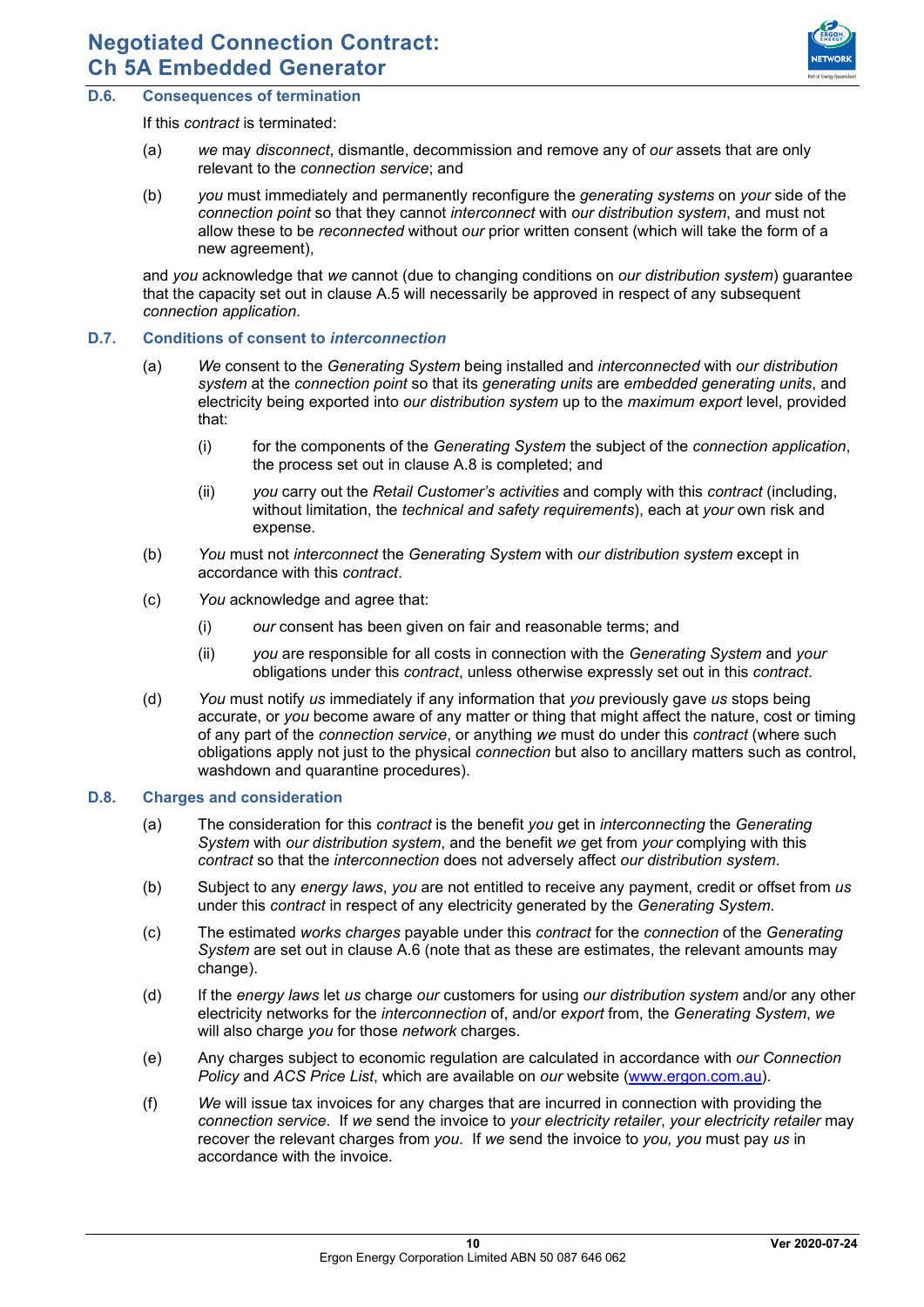

- (g) If *you* are paying *notified prices*, then, under the *energy laws*, *we* will issue a tax invoice for the above charges to *your electricity retailer*, and *your electricity retailer* will pay this, but *you* will only have to pay *notified prices* to *your electricity retailer* (which payment will satisfy *your*  payment obligations to *your electricity retailer* and to *us*, notwithstanding that the relevant amounts may differ).
- (h) If there is a total or partial failure of any electrical equipment *connected* to *our distribution system* at the *connection point*, *you* are not entitled to any reduction in any ongoing fees or charges, and are responsible for paying such ongoing fees or charges, until either the service has been removed or another *customer* has assumed responsibility for receiving the service.

# <span id="page-11-3"></span>**D.9. GST**

- (a) The amount payable for the *connection* service and any other amounts payable under this *contract* may be stated to be exclusive or inclusive of GST. Clause [D.9\(b\)](#page-11-1) applies unless an amount payable under this *contract* is stated to include GST.
- <span id="page-11-1"></span>(b) Where any amounts paid by you or by us under this *contract* are payments for "taxable supplies" as defined for GST purposes, then, to the extent permitted by law, these payments will be increased so that the GST payable on the taxable supply is passed on to the recipient of that taxable supply.

## **D.10.** *Default* **and rights of termination**

- (a) If *you* commit a *default*, *we* suspend *our* consent under clause [D.7](#page-10-0) in respect of the *Generating System*, and may:
	- (i) give *you* a written notice specifying the *default*;
	- (ii) either require *you* to de-energise and *disconnect* the *Generating System*, or do this remotely *ourselves* where *we* are able to; and
	- (iii) exercise any other remedies that are available to *us*.
- (b) After receiving a *default* notice, *you*:
	- (i) must promptly comply with that notice; and
	- (ii) may, within three months of the date of the *default* notice, give *us* evidence that the *default* has been rectified and request *reconnection* of the *Generating System*.
- <span id="page-11-2"></span>(c) If *we* receive a request under clause [D.10\(b\)\(ii\)](#page-11-2) and are, acting reasonably, satisfied that the *default* has been rectified, *we* will advise *you* that *you* can *reconnect* the *Generating System*.
- <span id="page-11-0"></span>(d) If the *Generating System* is de-energised and *disconnected* under this clause [D.9](#page-11-3) for a period of three months from the date of the *default* notice, this *contract* will automatically terminate upon the expiry of that period.

## **D.11. Other** *disconnection*

*We* may *disconnect* the *Generating System*:

- (a) where this *contract* permits;
- (b) if any required *approval* in respect of the *Generating System* is not held;
- (c) for health and safety reasons or in an emergency;
- (d) if required to do so at the direction of State or Federal Police;
- (e) to undertake *distributor planned interruptions*; or
- (f) in accordance with any other right or entitlement that *we* have to *disconnect* the *Generating System* under any laws or agreements with *you*.

## **D.12. Ownership**

Unless this *contract* states otherwise, any materials, plant, equipment or other items:

- (a) upstream of the *connection point* remain *our* property and under *our* control, and the operation and maintenance of this equipment is *our* responsibility; and
- (b) downstream of the *connection point* remain *your* responsibility,

except for any metering equipment (the ownership of which is determined under separate laws and contracts).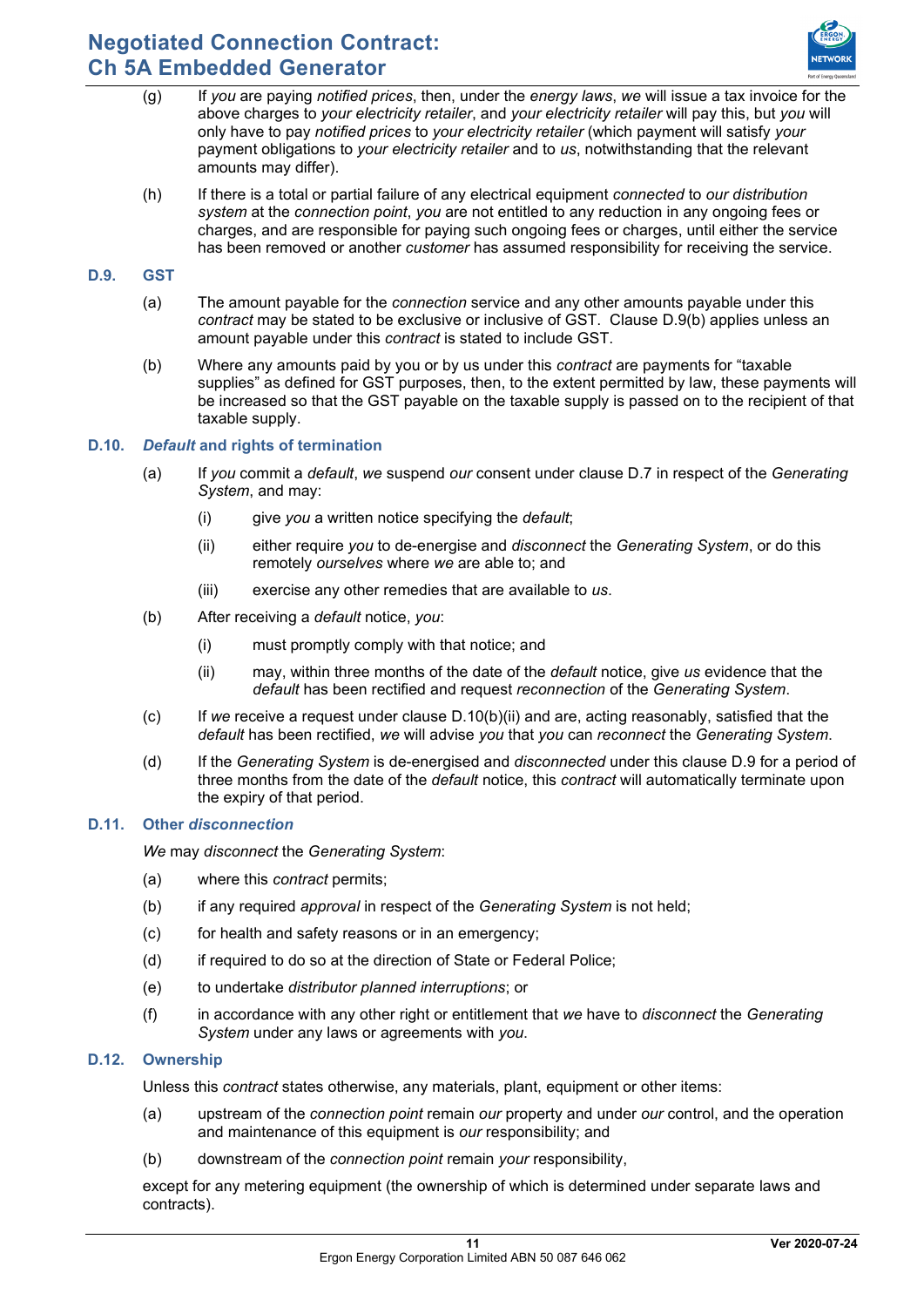# Ergon Energy Corporation Limited ABN 50 087 646 062

# **Negotiated Connection Contract: Ch 5A Embedded Generator**

# **D.13.** *Liability*

- (a) *You* indemnify *us* in relation to the costs of rectifying all reasonable direct losses incurred by *us*  in connection with:
	- (i) *your* failure to comply with this *contract*; and
	- (ii) the operation of any generating systems on your side of the connection point.
- (b) *You* acknowledge that, to the maximum extent permitted by law, *we* will not be liable for any *liability* or injury suffered or claimed by *you* or any other person in connection with this *contract* or in relation to the installation and operation of any *generating systems* on *your* side of the *connection point*, and *you* release *us* from any *claims* by *you* in respect of such, except to the extent that this is a result of *our* negligence, bad faith, wilful misconduct, fraud, breach of law or failure to comply with any relevant *approval* or this *contract*.
- (c) *Our* express rights under this *contract* are in addition to any other rights that *we* may have at common law to take action against *you* for any *liability* that *we* suffer as a result of *your* failure to comply with this *contract*.
- (d) If a guarantee under Part 3-2 of the Australian Consumer Law in the *Competition and Consumer Act 2010* (Cth) or similar law applies to any services *we* provide under this *contract*, *our* liability for breach of such a guarantee is (at *our* election) limited to the replacement of those services, or the carrying out of services, or the payment of the cost of these services.
- (e) To the extent permitted by law, *we* give no condition, warranty or undertaking, and *we* make no representation to *you*, about:
	- (i) the condition or suitability of the proposed *connection*, its quality, fitness for purpose or safety, other than those set out in this *contract*;
	- (ii) the condition or quality of any services *we* provide under this *contract*;
	- (iii) any inspection *we* may undertake of the *Generating System* or any findings arising out of such inspection; or
	- (iv) how the *Generating System* will operate.
- (f) Notwithstanding any other provision of this *contract*, neither party is liable to the other under, or in connection with, this *contract* or under contract, tort (including negligence) breach of statute or other cause of action at law or in equity for any of the following:
	- (i) any cost, expense, loss or damage of an indirect or consequential nature or that otherwise is not a direct and immediate consequence of the breach;
	- (ii) loss of profits, loss of contract, loss of opportunity, loss of goodwill, loss of business reputation, loss of revenue, loss of use of property or loss of production or anticipated savings, or any loss or corruption of data or loss of privacy of communications;
	- (iii) increased costs of working or labour costs; and
	- (iv) costs of capital or costs of business interruption,

suffered by the other party, however arising, due to any causes including the default or sole or concurrent negligence of a party, and whether or not foreseeable.

- (g) If a party makes a claim against the other party under this *contract* and the first party has contributed to the loss that it has suffered, that party's entitlement to damages is proportionately reduced.
- (h) Nothing in this *contract* constitutes an approval or warranty about how the *Generating System* operates.
- (i) *Our* obligations in respect of the operation of *our distribution system* are set out in the *energy laws* and *we* are not responsible for any adverse effects on *your Generating System* or the operation of the *Generating System* that may be caused by:
	- (i) *our distribution system* operating in compliance with *energy laws*; or
	- (ii) electrical equipment on *your* side of the *connection point* operating.
- (j) *Our* obligations extend down to the *connection point* (as defined by *us*) and not beyond.

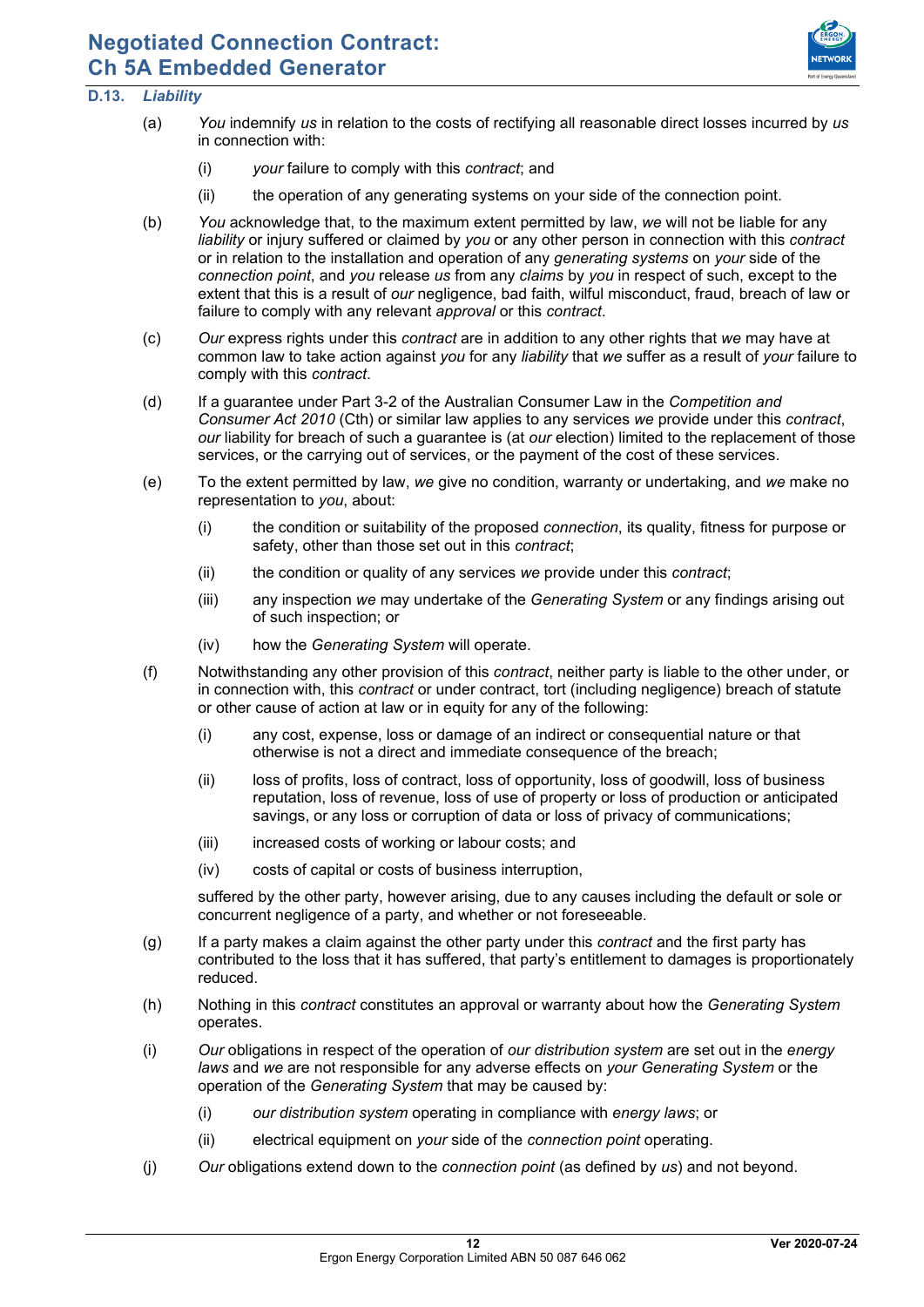

(k) Nothing in this *contract* varies or excludes the operation of sections 97 and 97A of the *Electricity Act 1994* (Qld), section 316 of the *NERL* or section 120 of the *NEL*, which limit *our* liability in some cases.

# **D.14. Complaints and dispute resolution**

- (a) If *you* have a complaint relating to this *contract*, *you* may lodge a complaint with *us* in accordance with *our* standard complaints and dispute resolution procedures, which are available on *our* website [\(www.ergon.com.au\)](http://www.ergon.com.au/), and *we* will handle any such complaint in accordance with these procedures and relevant *Australian Standards*.
- (b) If *you* make a complaint, *we* must respond to *your* complaint within the timeframes in these procedures and inform *you*:
	- (i) of the outcome of your complaint and the reasons for our decision; and
	- (ii) that, if *you* are not satisfied with *our* response and *you* are a *small customer*, *you* have a right to refer the complaint to the Energy and Water Ombudsman, Queensland, as follows:

Email: [complaints@ewoq.com.au](mailto:complaints@ewoq.com.au) or [info@ewoq.com.au](mailto:info@ewoq.com.au)

Phone: 1800 662 837

In person: Level 16, 53 Albert Street (8.30 am-5:00 pm)

In writing: P.O. Box 3640 South Brisbane BC QLD 4101

## **D.15. Amendment**

- (a) This *contract* can only be amended, supplemented, replaced or novated by another document signed by the parties.
- (b) If either party reasonably considers that the *technical and safety requirements* are obsolete or inappropriate, that party may notify the other party and the parties must, within six months of notification, use their best endeavours to modify this *contract* appropriately within a further three months of the start of negotiations.

#### <span id="page-13-0"></span>**D.16. Assignment**

- (a) *You* must not assign or novate all or part of this *contract*, or transfer the ownership in the *Generating System* to any other person, without *our* prior written consent, which will not be unreasonably withheld, but which will be conditional on the relevant entity assuming *your* obligations under this *contract*.
- (b) *We* may subcontract or assign *our* rights or obligations under this *contract* as *we* determine. If an obligation is placed on *us* to do something under this *contract*, then:
	- (i) *we* are deemed to have complied with the obligation if another person does it; and
	- (ii) if the obligation is not complied with, we are still liable to you for the failure to comply with this *contract*.

## **D.17. General**

- (a) (**governing law**) This *contract* is governed by Queensland law and the parties submit to the exclusive jurisdiction of the courts exercising jurisdiction in Queensland and any relevant appellate courts.
- (b) (**expenses**) Each party must pay its own expenses incurred in connection with this *contract*.
- (c) (**entire agreement**) This *contract* contains the entire agreement between the parties about its subject matter and replaces any previous discussions about that subject matter.
- (d) (**inconsistencies**) For any inconsistencies between this *contract* and other material, subject to clause [D.17\(e\),](#page-13-1) obligations under the laws prevail over inconsistent obligations in this *contract*, and this *contract* prevails over any other document or agreement between the parties.
- <span id="page-13-1"></span>(e) (**compliance with most stringent requirement**) Where different standards are prescribed by the *energy laws*, any document or agreement between the parties, and this *contract*, this is not taken to be an inconsistency, and *you* must ensure compliance with the more stringent of the standards.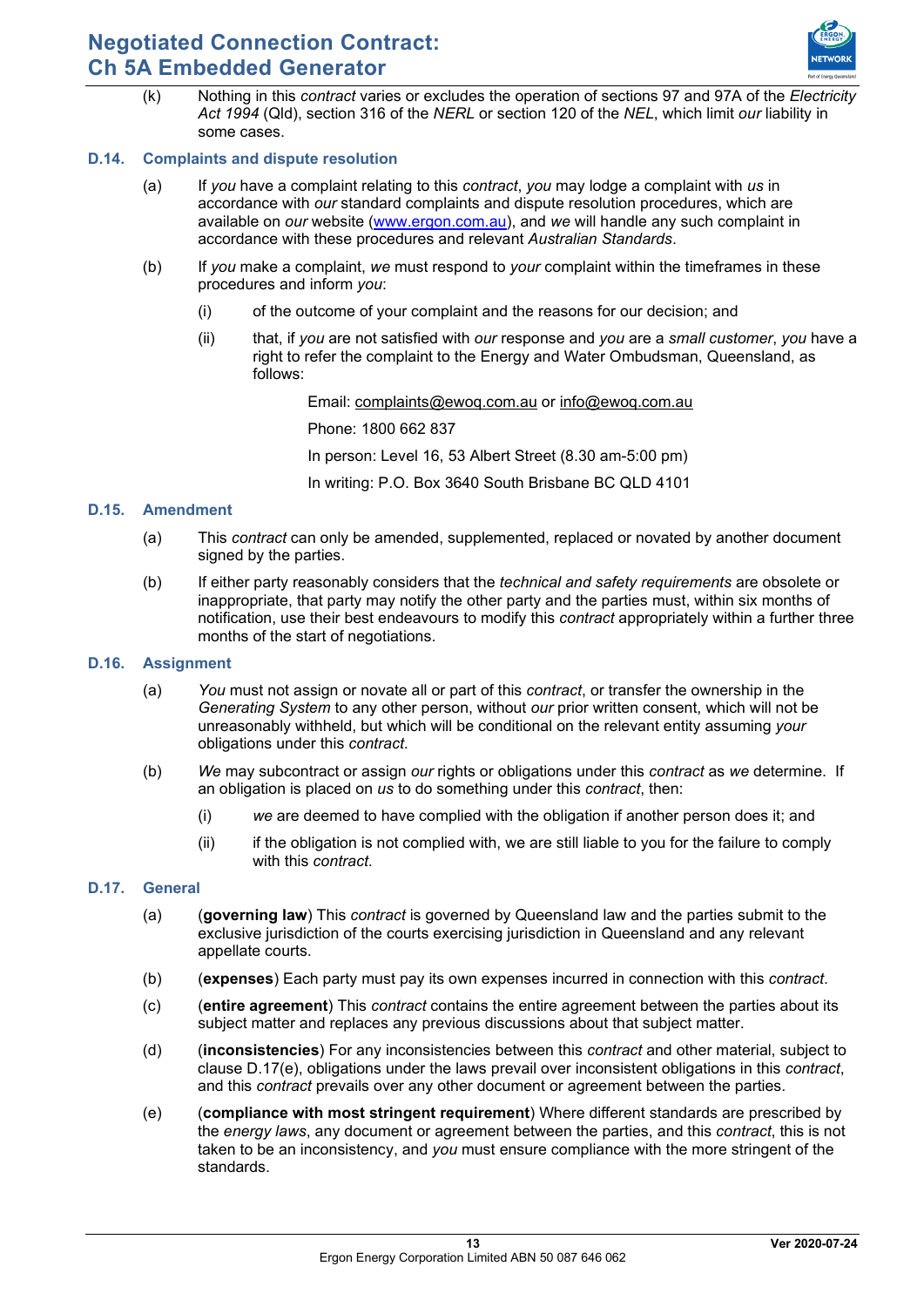

- (f) (**cooperation**) Each party must do anything (including execute any document), and must ensure that its employees and agents do anything (including execute any document), that the other party may reasonably require to give full effect to this *contract*.
- (g) **(privacy)** *We* will comply with all relevant privacy laws and *our* privacy policy (which is available on *our* website [\(www.ergon.com.au\)](http://www.ergon.com.au/)) in relation to your personal information, and you may contact us about this using the relevant contact details set out on our website [\(www.ergon.com.au\)](http://www.ergon.com.au/).
- (h) **(confidentiality)** *You* must keep this *contract*, and the terms of all dealings with *us* in connection with this *contract*, confidential, and must also comply with any relevant confidentiality provisions in the *energy laws*.
- (i) (**waiver**) Rights may only be waived in writing and signed by the party giving the waiver, and no other conduct of a party (including a failure to exercise, or delay in exercising, the right) operates as a waiver of the right or otherwise prevents the exercise of the right. A waiver of a right on one or more occasions does not operate as a waiver of that right if it arises again, and the exercise of a right does not prevent any further exercise of that right or of any other right.
- (j) **(non-exclusive rights)** Any right that a person may have under this *contract* is in addition to, and does not replace or limit, any other right that the person may have.
- (k) **(severance)** Any provision of this *contract* that is unenforceable or partly unenforceable is to be severed to the extent necessary and possible to make this *contract* enforceable, unless this would materially change the intended effect of this *contract*.
- (l) **(survival)** Termination or expiry of all or part of this *contract* does not affect clause [D.6,](#page-10-1) any rights that arose before the termination or expiry, or that otherwise relate to any breach or nonobservance of this *contract* occurring before termination or expiry, or that relate to this clause and any provisions concerning GST, compliance with laws, liability, indemnity, dispute resolution and confidentiality.
- (m) **(counterparts)** This *contract* may be executed in counterparts (where a counterpart may comprise a copy of this *contract* that has been printed from a facsimile or email transmission), and all executed counterparts constitute one document. A party may rely on a copy of this *contract* that has been executed by another party to the same extent as if it was an original of this *contract* executed by that other party.
- (n) (**electronic signing**) Each party consents to the electronic signing of this *contract* by the other, as provided for in the *connection offer* letter.
- (o) **(authorised representative)** Each person executing this *contract* as an authorised representative declares that he or she is not aware of any fact or circumstance that might affect his or her authority to do so.

## <span id="page-14-0"></span>**D.18. Glossary**

Italicised terms (other than references to laws) are defined in this clause or, if not defined in this clause, in the *ongoing connection contract* or the *NEL* or the *NER*.

*accredited installer* means a person who holds a Clean Energy Council accreditation for competence in designing and/or installing *embedded generating units*;

*approval* means:

- (a) any agreement, approval, authorisation, authority, certificate, consent, declaration, exemption, filing, licence, lodgement, notarisation, permit, registration or waiver (including any renewal or variation of any of these) issued, granted or approved by a *government agency* or third party (including pursuant to any native title or cultural heritage legislation); and
- (b) in relation to anything which will be fully or partially prohibited or restricted by law if a *government agency* intervenes or acts in any way within a specified period after lodgement, filing, registration or notification, the expiry of that period without intervention or action;

*business day* means a day other than a Saturday, a Sunday or a day that is a public holiday in the place where the thing is to be done;

*claim* includes any claim, action, demand, proceeding or judgment however arising, whether at law or in equity, including any such claim:

(a) under or in connection with this *contract*;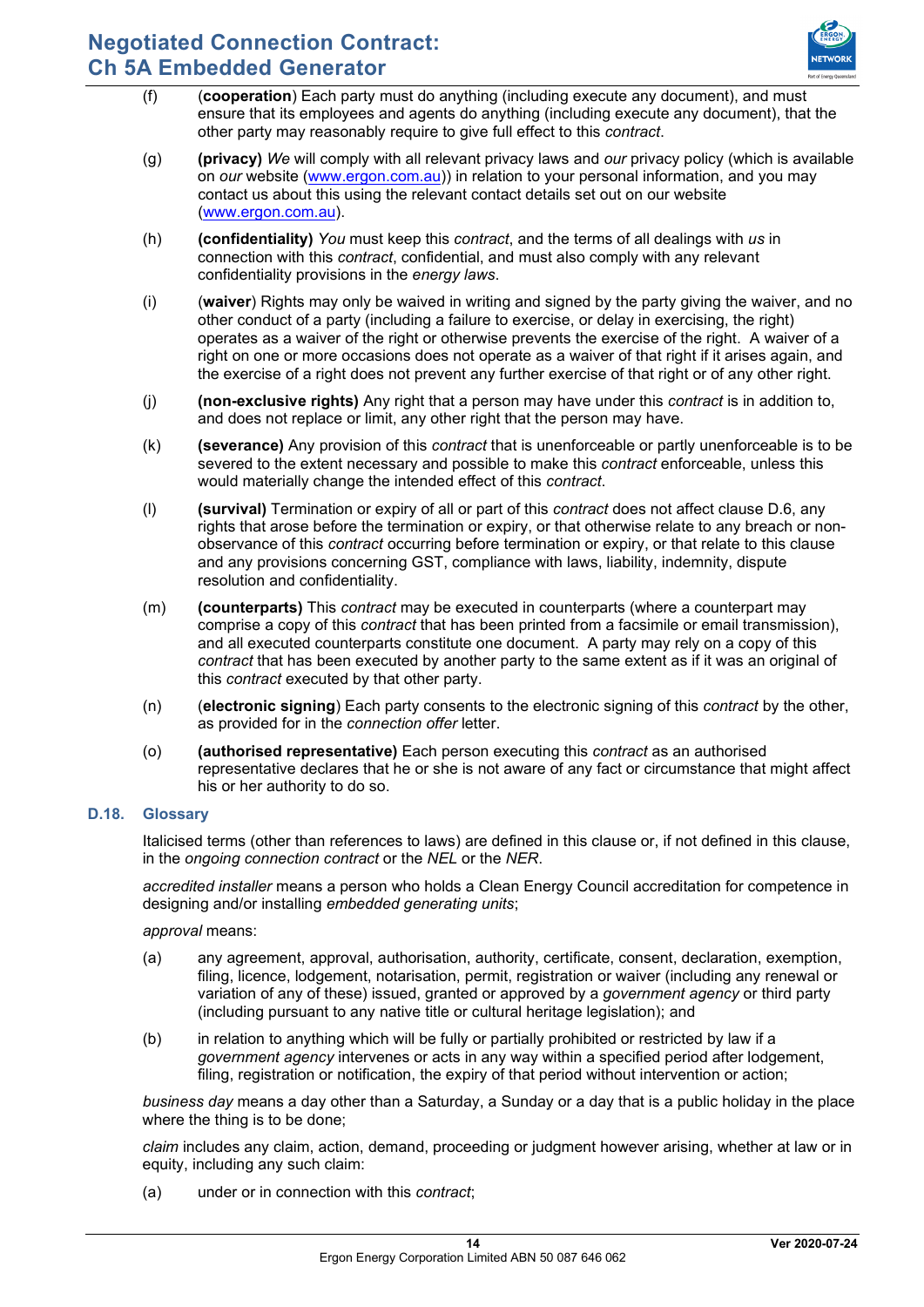

- (b) by statute;
- (c) in tort for negligence or otherwise, including negligent misrepresentations; or
- (d) in restitution for unjust enrichment;

*connect* means to form a physical link between two electrical networks to permit the flow of electricity through that link;

*connection offer* means an offer by *us* to enter into this *contract* with *you*;

*connection point* means the existing point at which *your premises* electrically connects to *our distribution system*;

*connection service* means a service relating to a *connection alteration* or a *new connection* to permit the *connection* of the *Generating System* to *our distribution system* at the *connection point*;

*contract* means this document as executed and as amended or supplemented from time to time;

*default* means:

- (a) a failure to comply with the terms of this *contract* (including the *technical and safety requirements*); or
- (b) any other situation (including, without limitation, any pattern of usage),

that may or will result in any *generating systems* on *your* side of the *connection point* representing a hazard, risk or adverse impact on the safety of any person or the safe and stable operation of *our distribution system*;

*disconnect* means the operation of switching equipment or other action so as to prevent the flow of electricity at a *connection point*;

*distribution system* means *our* electricity distribution network (including relevant connection assets), especially that part of the distribution network to which *your premises* are *connected*;

*electrical work request* means the form of that name available on *our* website [\(www.ergon.com.au\)](http://www.ergon.com.au/), that is completed by *your* electrical contractor and certifies that the relevant electrical works have been carried out in accordance with the *technical and safety requirements*;

*electricity retailer* means the entity that holds a *retailer authorisation* and with whom *you* have (or will have) a retail contract for the purchase of electricity;

*embedded generating units* means *generating units* that are *connected* to an electricity distribution network;

*energy laws* means the laws relevant to energy, including (as relevant), the *Electricity Act 1994* (Qld), *Electricity Regulation 2006* (Qld), *Electrical Safety Act 2002* (Qld), *Electrical Safety Regulation 2013*  (Qld), *NEL, NER, NERL, NERR* and any supplementary codes and instruments (including, without limitation, the *metrology procedures*);

*energy standards* means any applicable *Australian Standards* (or, where there is no applicable *Australian Standard*, the relevant British or International Standard), applicable codes of practice, the *QECM* and the *QEMM*;

*Ergon Energy* means the entity set out in clause [A.1;](#page-2-3) 

*export* means the supply of electricity from the *premises* across the *connection point* into *our distribution system*;

*Generating System* means:

- (a) for the purposes of *our* consent under clause [D.7,](#page-10-0) the *generating system* specified in clause [A.5](#page-2-0) (which includes any battery storage systems); and
- (b) in respect of any obligations on *you*, any *generating systems* that are present on *your* side of the *connection point* that are *interconnected* with *our distribution system*;

*generating system* means a system comprising one or more *generating units*;

*generating unit* has the meaning given in the *NER* (and, for the avoidance of doubt, includes relevant equipment such as an *inverter*, and also includes batteries and other energy storage systems);

*good electricity industry practice* means the exercise of that degree of skill, diligence, prudence and foresight that could reasonably be expected from a significant proportion of operators of facilities of the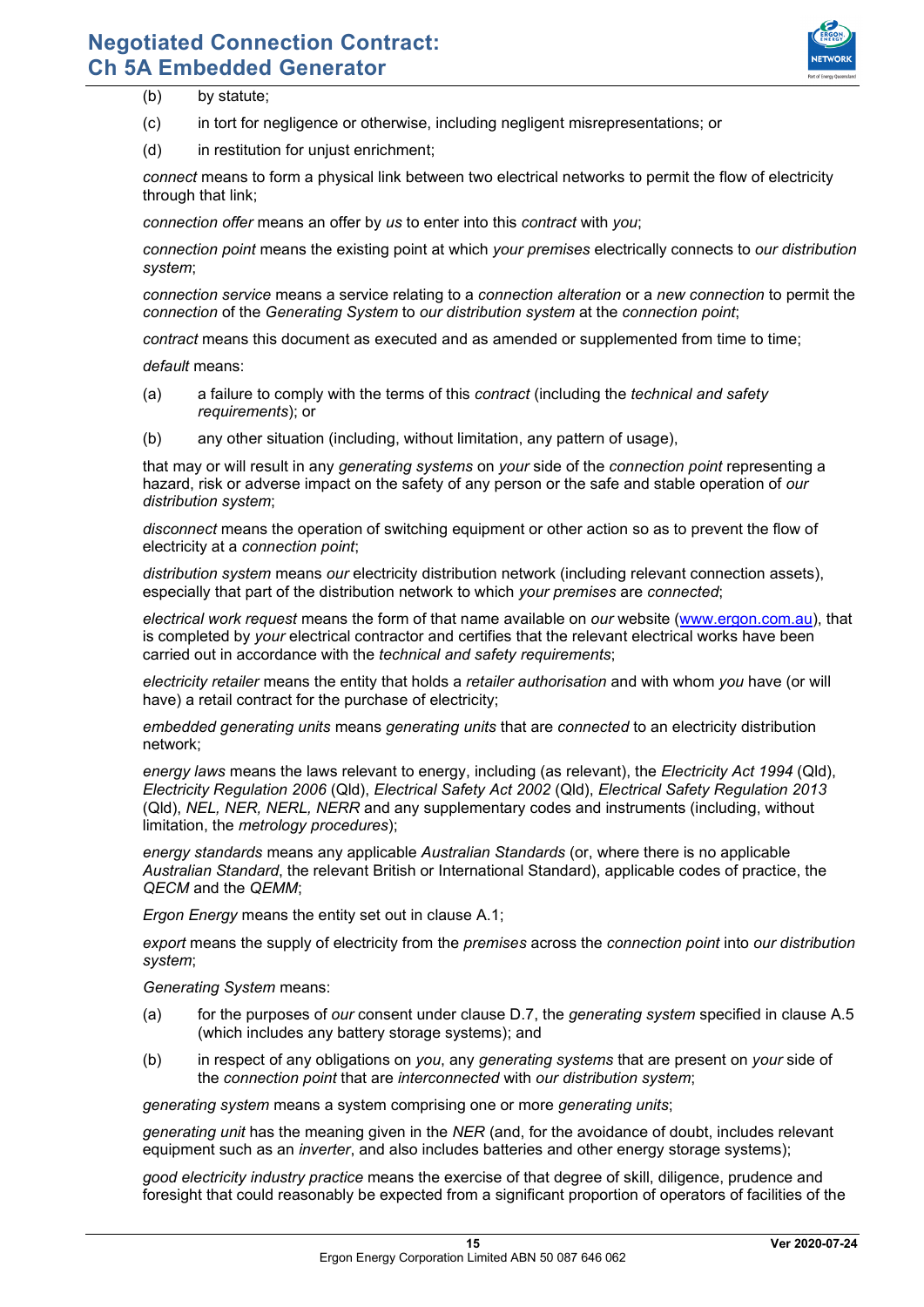

kind similar to the relevant facilities owned or operated by the relevant party in connection with this *contract*, taking into account the size, duty, age, location and technological status of those facilities;

*government agency* means: a government, government department or other similar body; a governmental, semi-governmental or judicial person; or a person (whether autonomous or not) who is charged with the administration of a law;

*import* means the supply of electricity from *our distribution system* across the *connection point* into the *premises*;

*interconnected* means where a *generating system* is (directly or indirectly) electrically connected to *our distribution system* such that the component *generating units* are operating in parallel with *our distribution system* (regardless of whether the *generating system* does, or does not, *export* into *our distribution system*);

*inverter* means a device that uses semiconductor devices to transfer power between a DC source or load and an AC source or load;

*isolated distribution system* means a *distribution system* that is not part of the *national grid*;

*liability* means any action, charge, *claim*, cost, damage, expense, fine, impost, loss, obligation, penalty, tax or other liability;

*maximum export* means the maximum amount of electricity that may be exported into *our distribution system*, as set out in clause [A.5;](#page-2-0)

*national grid* has the meaning given to that term in the *NER*;

*NEL* means the National Electricity (Queensland) Law, as defined in the *Electricity – National Scheme (Queensland) Act 1997* (Qld);

*NER* means the National Electricity Rules under the *NEL*;

*NERL* means the National Energy Retail Law (Queensland), as defined in the *NERL (Qld) Act*;

*NERL (Qld) Act* means the *National Energy Retail Law (Queensland) Act 2014* (Qld);

*NERR* means the National Energy Retail Rules under the *NERL*;

*network coupling point* has the meaning given to that term in the *NER*;

*NMI* means either a *national metering identifier* or, where *our distribution system* is not part of the *national grid*, another metering identifier;

*notified prices* has the meaning given to that term in the *Electricity Act 1994* (Qld);

*ongoing connection contract* means the *connection contract* between the parties (whether deemed under the *NERL* or individually negotiated) that governs the provision of ongoing *connection services* and *supply services* at the *connection point*;

*premises* means the premises set out in clause [A.4;](#page-2-4)

*QECM* means the Queensland Electricity Connection Manual: Service and Installation Rules, a copy of which is available on *our* website [\(www.ergon.com.au\)](http://www.ergon.com.au/);

*QEMM* means the Queensland Electricity Metering Manual, a copy of which is available on *our* website [\(www.ergon.com.au\)](http://www.ergon.com.au/);

*relevant EG standards* means the applicable standards set out in clause [A.9;](#page-3-2)

*Retail Customer* means the entity set out as such in clause [A.1,](#page-2-3) being the entity responsible for the electricity account at the *premises*;

*Retail Customer's activities* means:

- (a) the relevant activities set out in clause [A.8;](#page-3-1) and
- (b) all items necessary and incidental to the completion of such activities, including obtaining any *approvals* or access rights for such work;

*safety laws* means the laws relevant to safety, including (as relevant), the *Electrical Safety Act 2002*  (Qld), *Electrical Safety Regulation 2013* (Qld), *Work Health and Safety Act 2011* (Qld), *Work Health and Safety Regulation 2011* (Qld), *Work Health and Safety (Codes of Practice) Notice 2011* (Qld) and any rules, regulations, instruments and plans;

*SI Portal* means *our* online portal for receiving *electrical work requests*;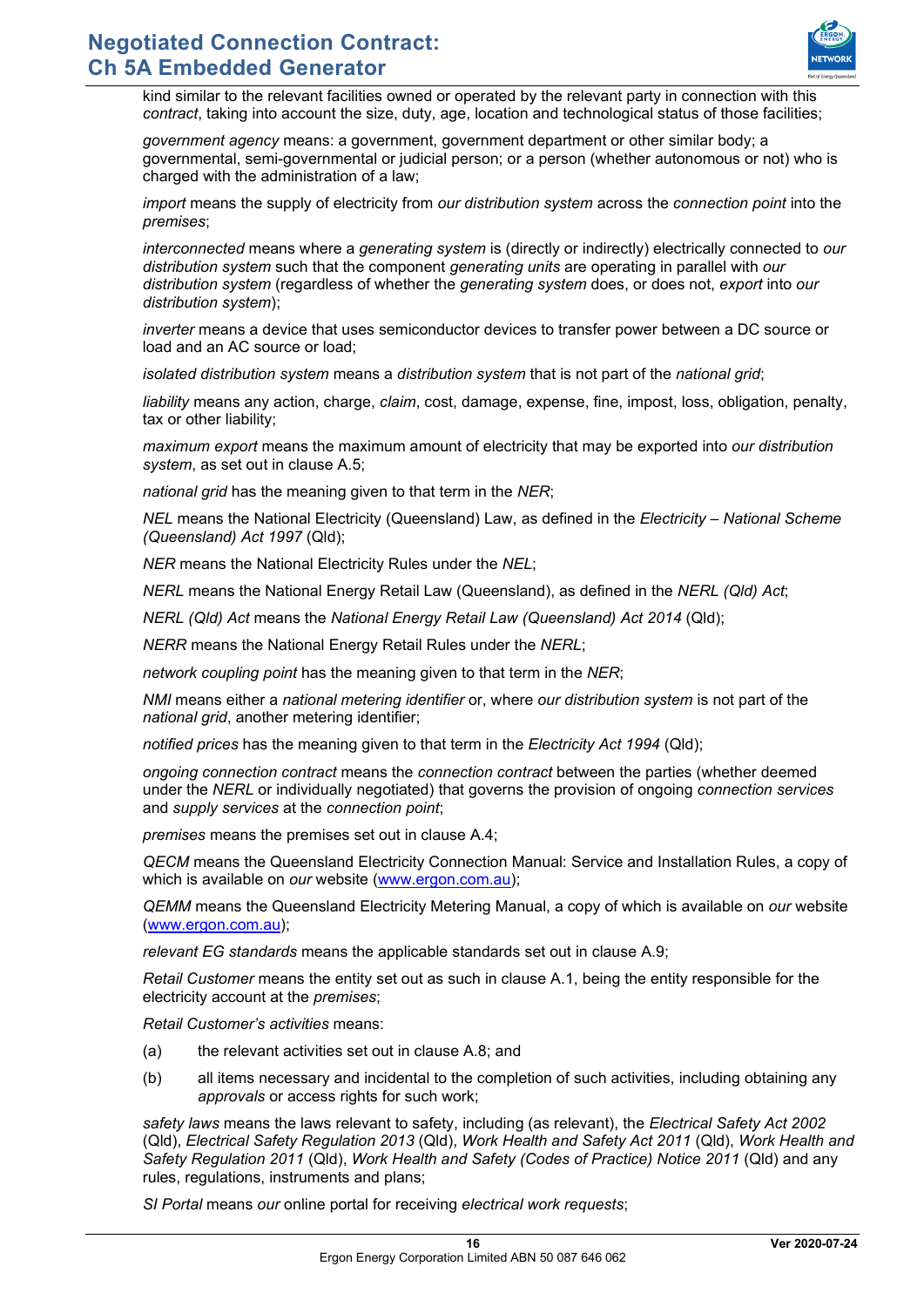

*technical and safety requirements* means the obligations set out in clause [A.9;](#page-3-2)

*unregulated services* means any services that are not subject to economic regulation under the *NER*; and

*works charges* means the charges payable under this *contract* for the *alternative control services* and *unregulated services*.

#### **D.19. Multiple parties**

- (a) If a party to this *contract* comprises more than one person, or a term refers to more than one person, obligations are joint and several, rights are held severally and all other references are to each person separately.
- (b) Unless the context requires otherwise, if *you* are a trustee,
	- (i) a reference to a transaction, asset, act or liability of any nature of *you* includes *your* transactions, assets, acts of liabilities as trustee, and where *you* incur an obligation, *you* incur that obligation both in *your* own right and in *your* capacity as trustee (unless the obligation relates only to an asset which *you* hold in your own right and not as trustee);
	- (ii) *you* warrant and represent that:
		- (A) *you* are empowered by *your* trust deed to enter into and perform this *contract* and to carry on the transactions contemplated by this *contract*, and to carry on *your* business as now conducted or contemplated and to own *your* assets, in your capacity as trustee of the trust, and there is no restriction on or condition of *your* doing so; and
		- (B) all necessary resolutions have been duly passed and all consents, approvals and other procedural matters have been obtained or attended to as required by *your* trust deed for *you* to enter into and perform this *contract*.
- (c) Unless the context requires otherwise, if *you* are a partner in a partnership:
	- (i) a reference to a transaction, asset, act or liability of any nature of *you* includes the transactions, assets, acts of liabilities of the partnership and of each partner of the partnership in their capacity as a partner, and where *you* incur an obligation, each partner also incurs that obligation in their capacity as a partner of the partnership;
	- (ii) *you* and each partner represent and warrant that:
		- (A) they are a partner of the partnership;
		- (B) they have the authority of the partnership to execute this contract (if applicable) on behalf of the partnership;
		- (C) the execution of this contract (if applicable) is in the ordinary course of business of the partnership;
		- (D) there is no restriction or limitation on, or derogation from, the rights of indemnity (whether or not arising under the partnership agreement) of the partners and any person authorised to bind the partnership; and
		- (E) any rights of recourse of the partners, or other persons authorised to bind the partnership, against the assets of the partnership are maintained.

#### **D.20. Interpretation**

Unless the context otherwise requires, the following interpretation rules apply to this *contract*:

- (a) headings are for convenience and do not affect interpretation;
- <span id="page-17-0"></span>(b) a reference to:
	- (i) any law is to that legislation (including subordinate legislation) as amended or replaced;
	- (ii) an *energy standard* or *relevant EG standard* refers to that version of the *energy standard* or *relevant EG standard* (respectively) current as at the date of this *contract*;
	- (iii) a clause, schedule or appendix is a reference to that part of this *contract*;
	- (iv) subject to clause [D.20\(b\)\(ii\),](#page-17-0) a document or agreement is to that document or agreement as amended, supplemented, replaced or novated, and includes references to any clause, schedule or appendix within that document or agreement;